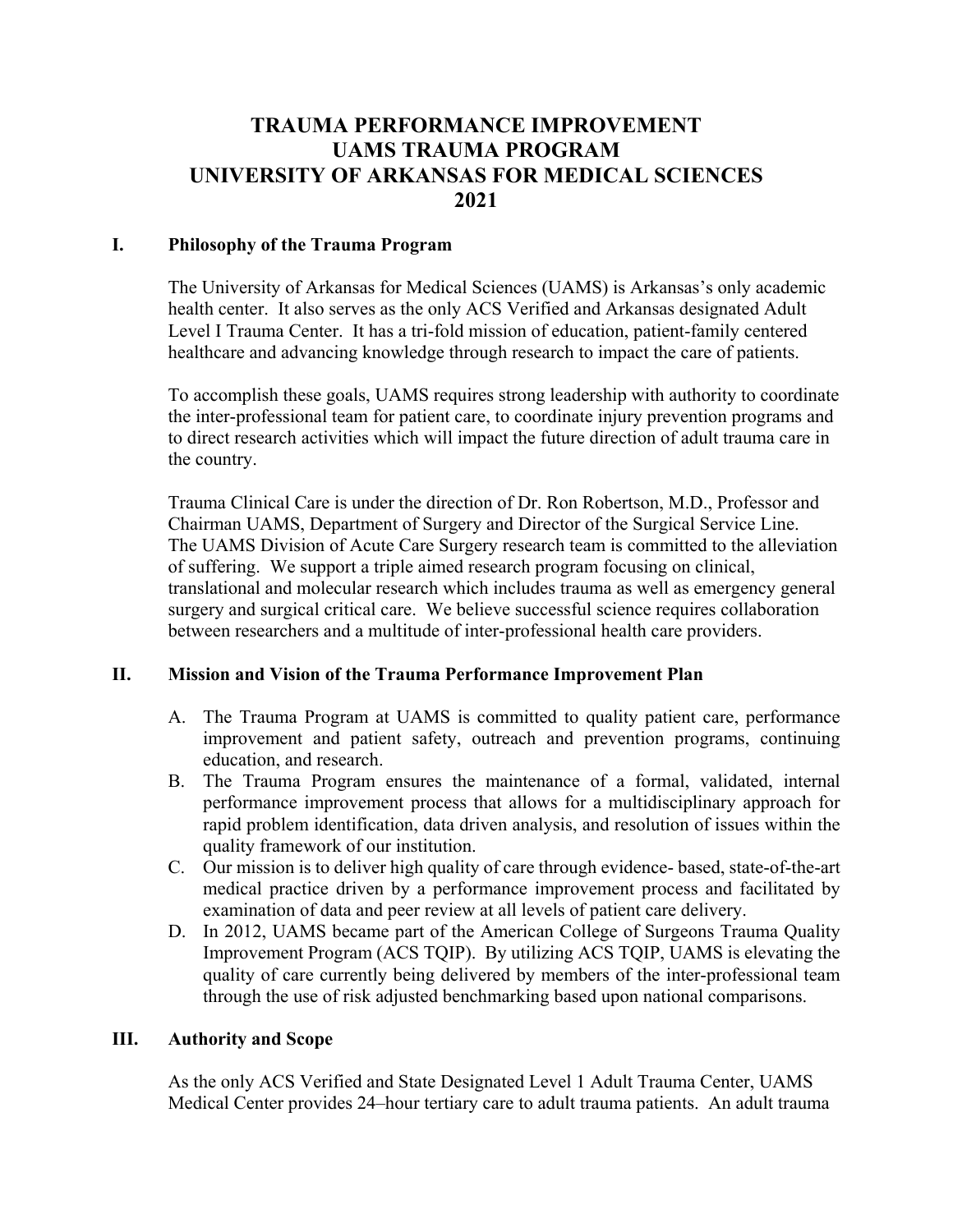patient is defined as any patient over the age of 15 years sustaining an injury and requiring admission to UAMS. The University of Arkansas Board of Trustees and UAMS Medical Staff strongly support this verification/designation by documented resolution which is reaffirmed every three years.

The Trauma Program Medical Director (TMD) is responsible for the oversight and authority of the trauma center's trauma care, credentialing of trauma surgeons and participating liaisons, trauma registry, injury prevention, and outreach education. The TMD has the authority for the trauma performance improvement and patient safety plan development, implementation, and evaluation of the trauma program's outcomes in collaboration with the Trauma Program Director.

Key responsibilities include:

- Provides the authority and oversight for the trauma center through all phases of trauma care
- Establishes evidence-based guidelines and compliance with national standards of care
- Chairs the Trauma Multidisciplinary Peer Review and Operational Steering Committee
- Reports the statistical performance, trauma performance improvement, and patient safety outcomes annually to the UAMS Medical Executive Committee
- Serves on the monthly UAMS Adverse Event Evaluation and Management Committee

# **IV. Credentialing**

All physicians who participate in the care of injured patients will be credentialed according to the Medical Staff Bylaws. The TMD has the authority to set additional criteria, and to recommend changes to the trauma call panel based on performance review.

Reappointment to the trauma admitting/consulting staff must be coordinated by the TMD in association with the liaison from neurosurgery, orthopaedic surgery, emergency medicine, radiology, anesthesia, critical care, and other appropriate disciplines. Reappointment will be based on the following criteria:

- Maintenance of good standing in the primary specialty
- Evidence of compliance with divisional protocols and/or guidelines
- Documentation of attendance at multidisciplinary conferences
- Satisfactory performance in managing trauma patients based on annual OPPE
- All certifications must be maintained on a continuous basis
- All members of the Acute Care Surgery team must maintain at least provider level Advanced Trauma Life Support (ATLS) certification
- The Trauma Program Director, in collaboration with the Nursing Directors, is responsible for overseeing the credentialing and continuing education of nurses working with trauma patients, including Trauma Nursing Core Course (TNCC) and trauma specific continuing education developed by the Trauma Program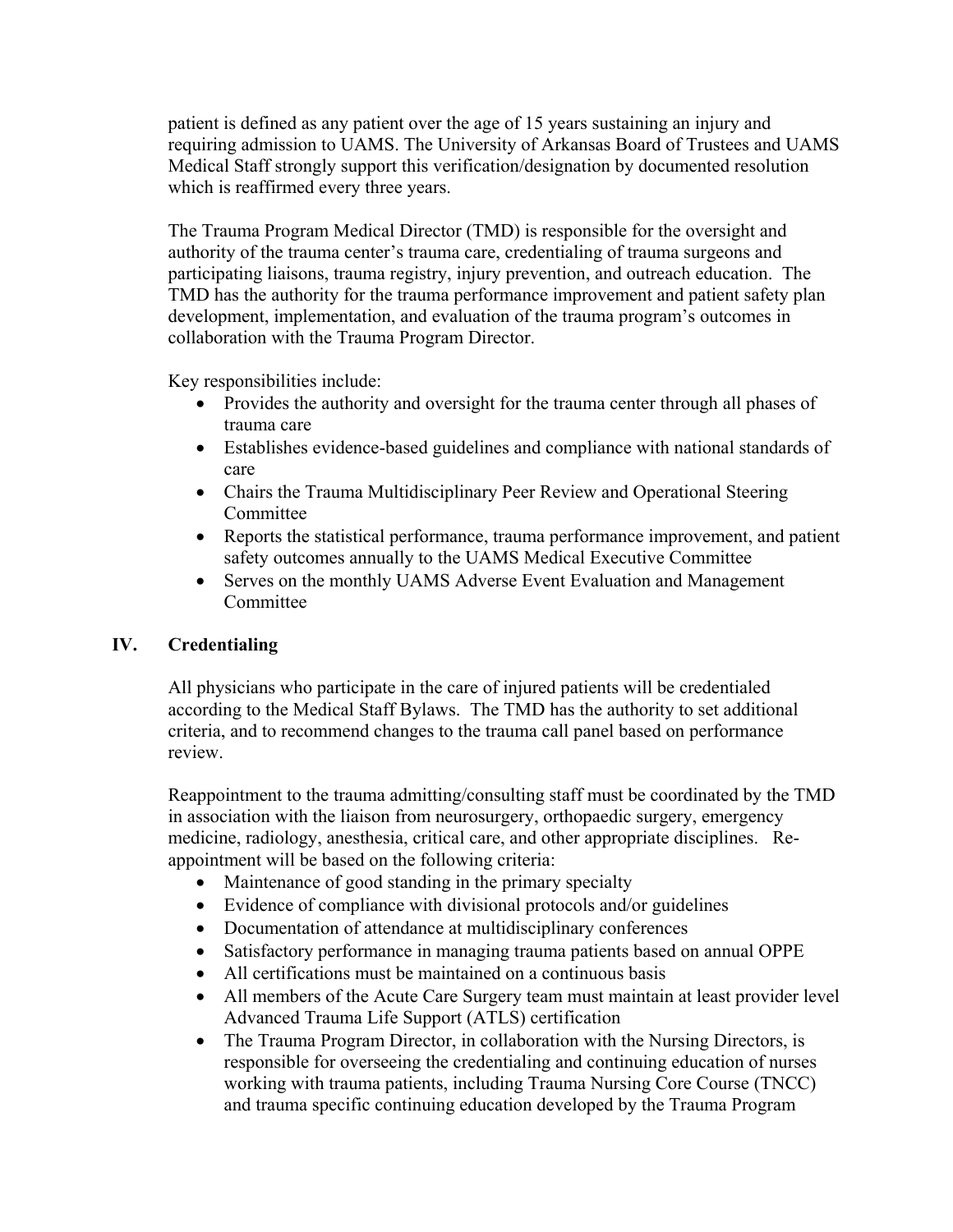# **V. Trauma Patient Monitoring Process**

# **A. Trauma Patient Population Criteria**

The Trauma Program at University of Arkansas for Medical Sciences has adopted the Arkansas Trauma Registry Inclusion Criteria. All patients meeting the following inclusion criteria are included in the trauma registry. The Arkansas Trauma Registry Inclusion criteria includes:

At least one of the following injury diagnostic codes defined in the International Classification of Diseases, Tenth Revision, Clinical Modification (ICD-10-CM): S00-S99 with 7th character modifiers of A, B, or C only (injuries to specific body parts-initial encounter)

- T07 (unspecified multiple injuries)
- T14 (injury of unspecified body region)
- T20-T28 with 7th character modifier of A only (burns by specific body parts – initial encounter)
- T30-T32 (burn TBSA percentages)
- T79.A1-T79.A9 with 7th character modifier of A only (Traumatic
- Compartment Syndrome-initial encounter)
- T59.811A-T59.814A (smoke inhalation)
- $\bullet$  T7500XA-T750.1XA (lightning)
- T75.1XXA (drowning)
- T71.111A-T71.114A, T71.121A-T71.124A, T71.131A-T71.134A,
- T71.141A-T71.144A, T71.151A-T71.154A, T71.161A-T71.164A,
- T71.191A-T71.194A, T71.20XA-T71.21XA, T71.221A-T71.224A,
- T71.231A-T71.234A, T71.29XA, T71.9XXA (Asphyxiation)
- T75.4XXA (electrocution)
- W54.0XXA (dog bite)
- T63.001A (snakebite)

Excludes the following isolated injuries:

- S00 (Superficial injuries of the head)
- S10 (Superficial injuries of the neck)
- S20 (Superficial injuries of the thorax)
- S30 (Superficial injuries of the abdomen, pelvis, lower back and external genitals)
- S40 (Superficial injuries of the shoulder and upper arm)
- S50 (Superficial injuries of the elbow and forearm)
- S60 (Superficial injuries of the wrist, hand and fingers)
- S70 (Superficial injuries of the hip and thigh)
- S80 (Superficial injuries of the knee and lower leg)
- S90 (Superficial injuries of the ankle, foot and toes)

And must include one of the following in addition to the ICD-10-CM: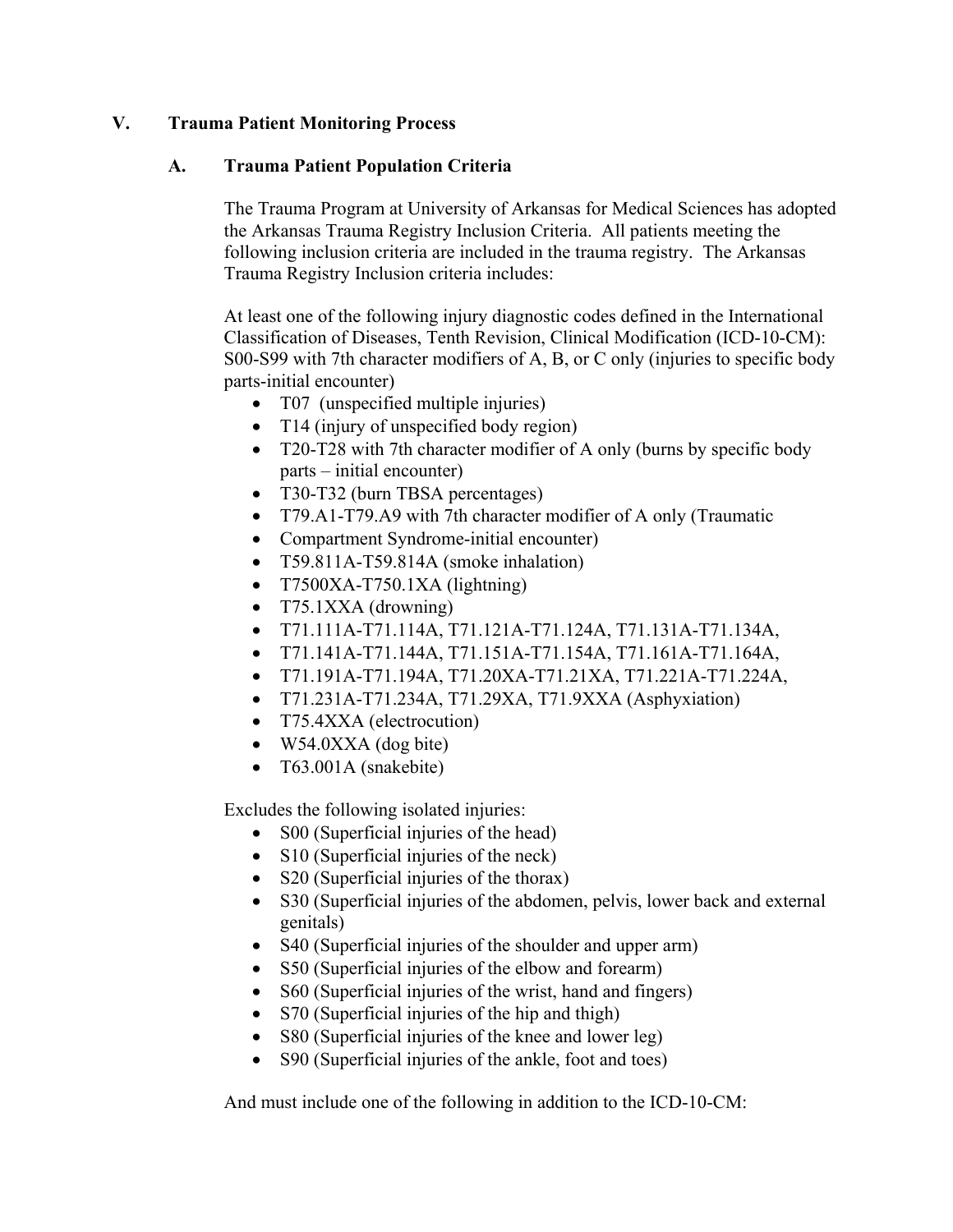- Hospital Admission
- Patient transfer via EMS transport (including air ambulance) from one hospital to another hospital
- Death resulting from the traumatic injury (independent of hospital admission or hospital transfer status)
- Excludes planned readmits or admits via the clinic

Other System Inclusion Criteria:

- All full trauma team activations involving the utilization of a trauma surgeon
- Any admission post ED/hospital discharge that occurs as a result of missed injuries or delayed diagnosis
- Any acute care hospital to acute care hospital trauma transfer via EMS

Please note: The Arkansas Trauma Registry Inclusion Criteria and the National Trauma Data Bank Inclusion Criteria differ. Cases which do not meet the National Trauma Data Bank inclusion criteria will be excluded from the submission to the National Trauma Data Bank by marking it for exclusion in NTDS module of the V5 registry.

# **B. Patient Identification**

Each business day, the Trauma Clinical Coordinators run a series of EPIC reports to identify trauma patients. This includes reviewing for transfers, admissions, and discharges through the ED; review of direct admissions; and review of patient discharges. The aforementioned Trauma Registry Criteria is used to determine if a case is applicable for the registry.

# **C. Data Collection**

For each identified patient, a hand abstraction tool is initiated. Data collection includes all NTDB data elements, ATR data elements, and selected UAMS data elements. Collection of data is guided by the NTDB data dictionary with supplements from the ATR data dictionary and UAMS data dictionary. Additionally, the concurrent data abstraction includes our first level of PI review.

The Trauma Registry Abstract form is designed to collect required registry information, serve as a PI screening tool and provide space to record essential clinical information for clinical case management purposes. Data sources for collection of this information include:

- Electronic Medical Record (EPIC) which includes physician notes, nursing notes, allied health notes, lab results, and radiologic reports
- Pre-hospital EMS Record
- Referring Hospital Medical Record
- Medical Examiner Reports
- Clinical rounds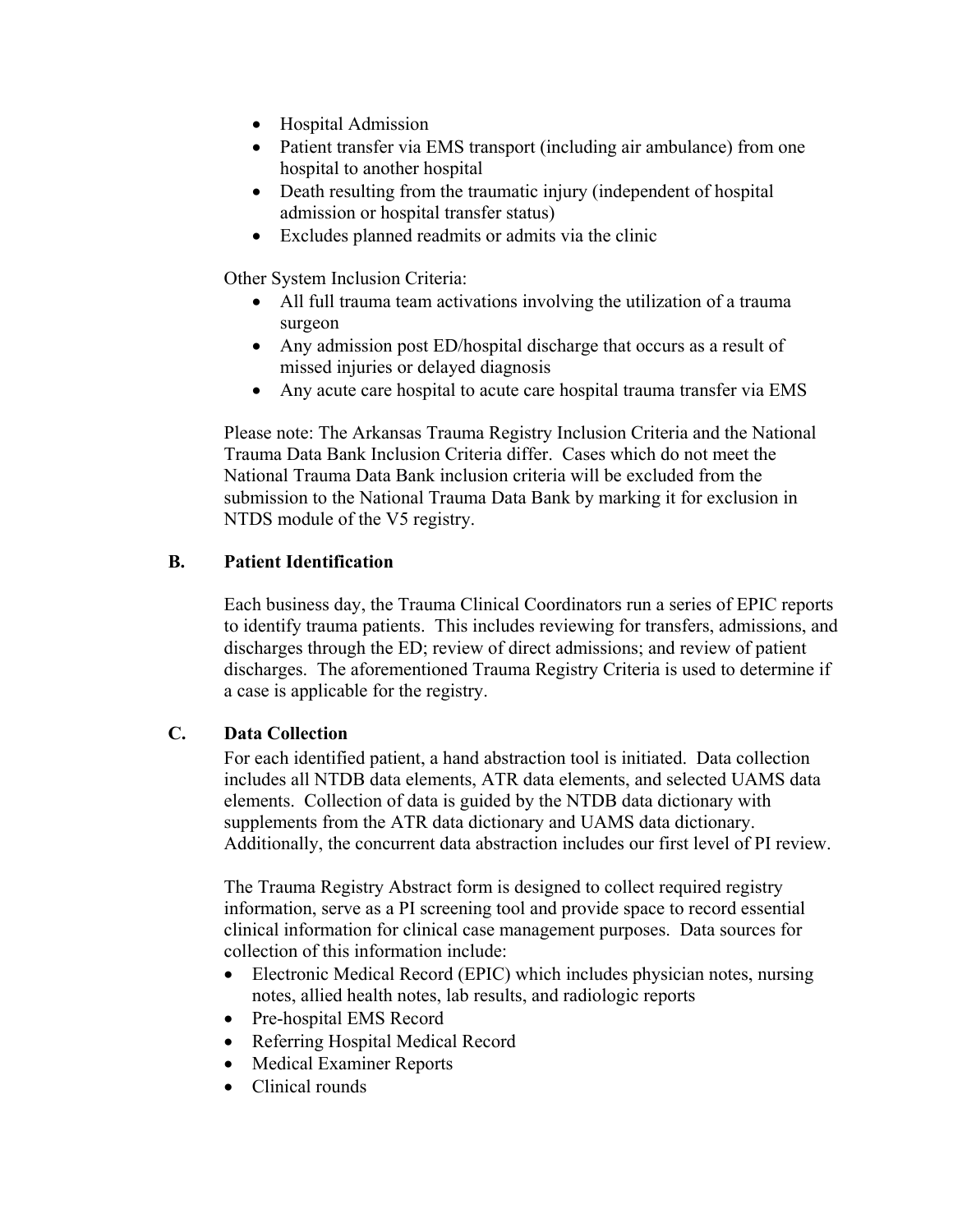Upon discharge, the Trauma Clinical Coordinators will ensure completion and accuracy of abstracted data and PI information prior to handing the abstract tool off to the Trauma Registrars.

#### **D. Data Entry and Validation:**

Based on a patient list collated by the Trauma Clinical Coordinators, the Trauma Registrars create a unique Trauma Registry number in our DI V5 Registry. The first page of the registry is completed, including: where the patient arrived from, date/time of arrival, patient name/MR #, and Trauma Band number. Data additions to the registry prior to patient discharge will include some PI documentation as needed.

Post discharge, the trauma registrars prep charts for data entry and completion of PI. This process includes sorting charts into site verification category (SVC), PIPS cases and non-PIPS/non-SVC categories. Based on category, the chart is placed into a colored folder specific to the SVC category, and then it is located into the appropriate work-cue for completion in the registry. Priority processing is based on the presence of identified PI issues, classification as a site survey category chart, and non PI/non-SVC categories respectfully.

The Trauma Registrars complete data entry, diagnosis coding to the most specific AIS code, ICD10 procedure coding, and initial documentation of all identified issues into Outcomes. Through this process, any identified data validation issues are corrected through collaboration with other team members. Documentation of any discrepancies is included in the Memo section of the corresponding Registry tab which will be discussed further in the validation plan. The first closure of the record will include both TQIP and V5 registry validation checks. This will occur no later than 60 days post discharge but with a goal of completion within 1 week of discharge.

At the close of a discharge month, the Trauma Registrars will complete a series of trauma registry reports which will be utilized to glean data for abstraction/keying errors.

UAMS participates in annual state validation performed by Qsource. This validation provides facility and state level inter-rater reliability reports. In addition, as census volume allows,  $10\%$  of the program's high risk (ISS  $> 9$ ) patient records are re-abstracted to establish levels of inter-rater reliability both with the Clinical Coordinator and Trauma Registrars.

Once registry entry is completed, non-PIPS/non-SVC cases will be filed by Trauma Registry Number/date. All other charts will be placed in the Trauma Performance Improvement Coordinator (TPIC) work-cue for review and completion in our Trauma Outcomes. The TPIC or the Trauma Program Director will review all site verification charts, validate identified PIPS issues, and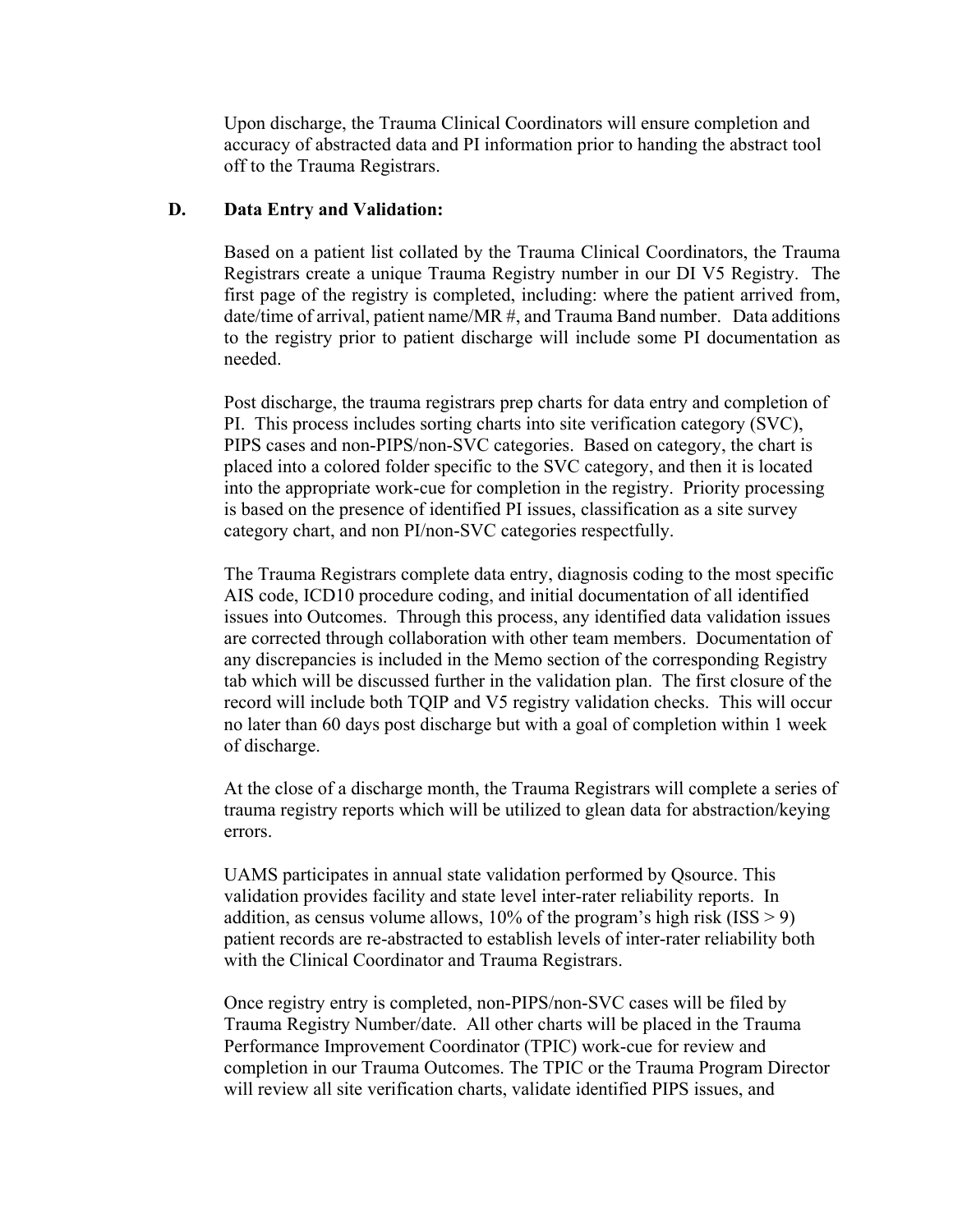document the PI process. This process will be further defined under the process for Monitoring Compliance.

# **E. Monitoring Compliance**

The PIPS plan is designed to provide an ongoing, comprehensive and systematic structure for monitoring the quality and appropriateness of multidisciplinary patient care of the injured patient. This process requires concurrent issue identification, validation, and documentation by the Trauma Clinical Coordinators. The monitoring and evaluation of patient care is based upon the following:

## **1. Standards of Quality Care:**

All trauma patients that meet criteria for entry into the trauma registry are monitored for deviations in care, occurrences, or adverse events according to standards of quality trauma care as defined by regional, state, and national standards. UAMS maintains Clinical Practice Management Guidelines (CPMGs) to provide a framework standardization of practice at UAMS. These are available at

https://surgery.uams.edu/divisions/trauma/guidelines/

## **2. Death Review:**

Trauma patient deaths are reviewed as they relate to trauma care and trauma system issues. This includes a review of hospice discharges.

# **3. Audit Filters/Complications:**

All Audit Filters/Complications as defined by: The American College of Surgeons, National Trauma Databank Standards, Arkansas Trauma System Clinical Practice Management Guidelines, and the UAMS Trauma Program custom filters are monitored. All audit filter/complications are reported to the Trauma Peer Review committee quarterly.

# F. **Levels of Review**

1. **Primary Level Review**: The Trauma Clinical Coordinators provide concurrent issue identification, validation, and documentation of all issues during data abstraction. This is accomplished through participating in daily trauma rounds, reviewing the medical record and other communication with the interdisciplinary team (hallway conversations, submissions to PI email, etc.). Each trauma patient record is screened daily for variations from the standard of care or events. Events identified are validated by documentation in the medical record.

The issues will be evaluated for determination of the level of intervention necessary and the impact of the event. Examples of categories of events which could be addressed at the primary review level: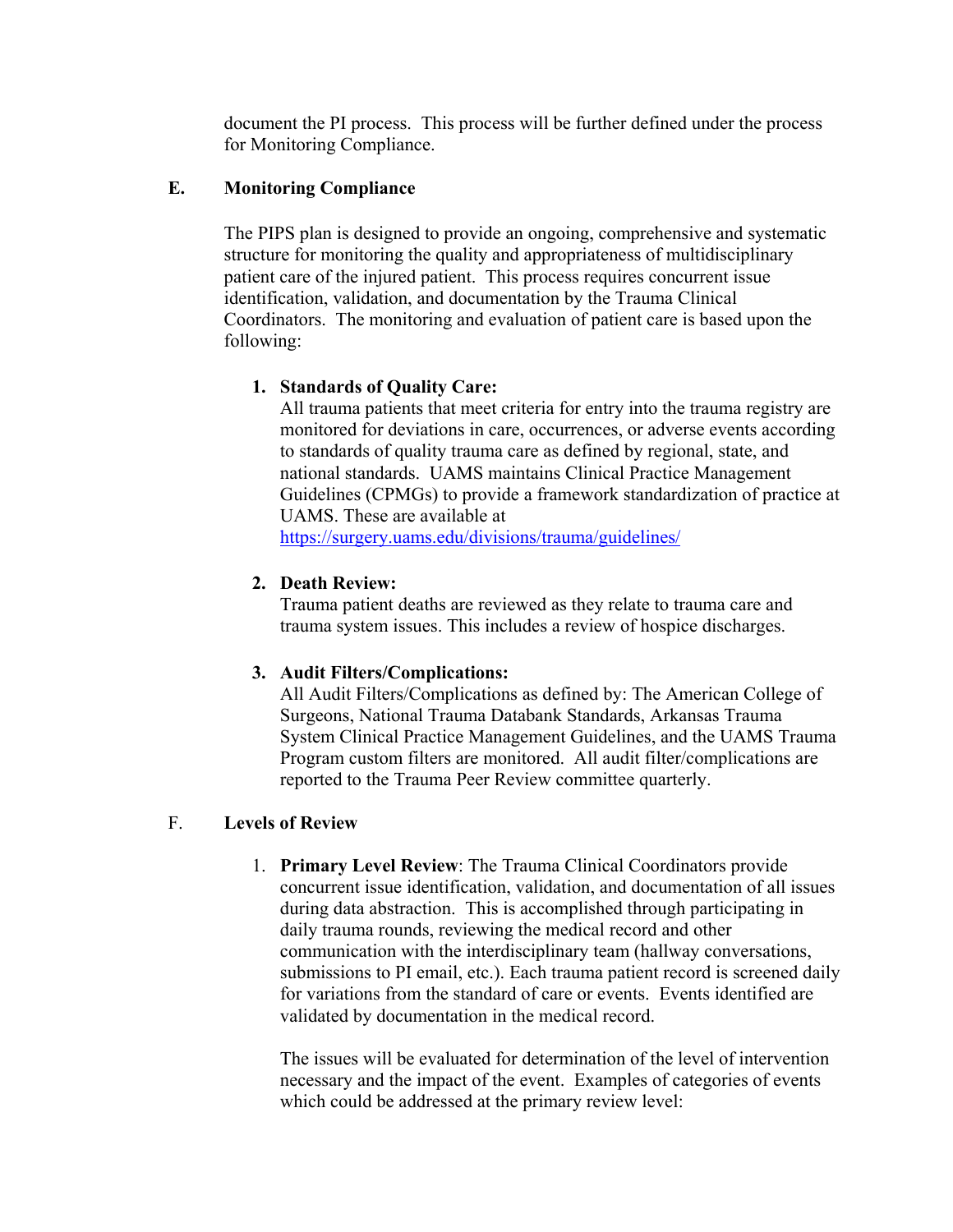- Issues with minimal impact to the trauma system or patient
- Documentation issues without adverse patient harm
- Timeliness of response of surgeons and consultants
- Prehospital issues without evidence of patient harm
- Activation level discrepancies
- Admission to a non-surgical service
- Missed injuries
- Outside hospital issues related to timeliness of transfer
- Specific PI filters which have exceptions to inclusion noted in their description
- Specific clinical complications which are monitored for frequency within the PI plan (e.g. CLABSI, VAP, CAUTI)

During this level of review immediate resolution and feedback may occur. Any issues identified which meet the above criteria may be referred to the TMD or his/her designee for evaluation at the secondary review level if the Trauma Program Director or Trauma PI Coordinator feels that further evaluation and review is warranted.

2. **Secondary Level Review:** All variances to the standard of care or provider or systems issues are validated, documented and prepared for secondary level of review with the TMD. The TMD defines the cause and preventative action for each identified issue. The TMD may define action plans, refer to specialty liaisons/departmental committees, or refer to the Trauma/EGS Peer Review Committee or Trauma Multidisciplinary Peer Review Committee. All issues not addressed in the primary review will go for secondary review. The Trauma Program Director is responsible for the follow up activities of this meeting. When the TMD was the physician of record for the case, the case will be referred to another faculty member for review of the case. Issues may be closed in Secondary Review or referred for Tertiary Review.

The Trauma PI Coordinator/Trauma Program Director will prepare these charts in the following manner.

- a. Create a Secondary Review Form, including:
	- Listing applicable tracked complications, deviations from CPMG, identified audit filters and other identified concerns
	- Completed second page of the Secondary Review form with the calculated ISS, TRISS and injury list
	- Case narrative

b. Compile a case file for review, including:

- Completed abstract form
- History and Physical Examination
- Discharge Summary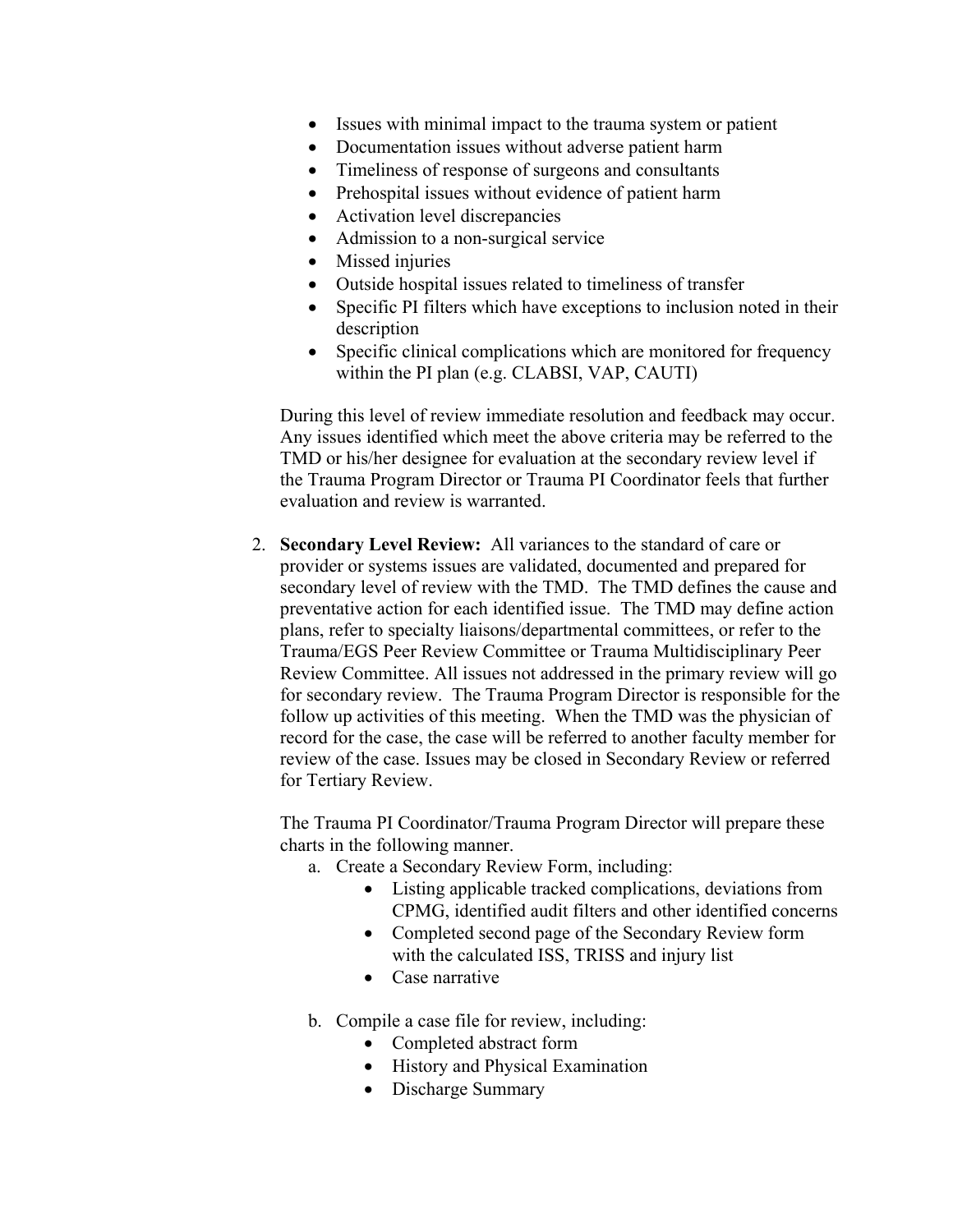- Operative reports
- EMS run report
- Face sheet
- Any other applicable documents to highlight the concerns noted in the secondary review form
- 3. **Tertiary Level Review:** All Mortalities, Sentinel Events, Provider Errors and deviations in standards of care will be referred for Tertiary Review.

Tertiary Review may occur in one of the following forums:

- a. Trauma Multidisciplinary Peer Review Committee:
	- o Meets: 3rd Friday of every month at 0600
	- o Membership: This committee includes the trauma surgeons, Trauma APRNs, and the liaisons from neurosurgery, orthopaedic surgery, emergency medicine, radiology, anesthesiology, and critical care.
- b. Trauma/EGS Peer Review Committee:
	- o Meets: Thursdays at 1600
	- o Membership: This committee includes the trauma surgeons, APRNs, clinical nurses, and nurses from the Trauma Program Office.
- c. Department of Surgery M&M
	- o Meets: Tuesdays at 0700
	- o Membership: All surgical staff, residents and students as well as mid-level providers
- d. Multi-specialty M&M:
	- o Meets: Quarterly
	- o Membership: This committee includes representatives from specialties involved in the cases which are presented.
- e. Surgical sub-specialty departmental M&M
	- o Meets: Monthly
	- o Membership: These committees include faculty from specialty departments

All unanticipated Mortalities will be presented at Trauma Multidisciplinary Peer Review

These conferences are considered peer review protected and are part of the performance review process of the trauma program. A summary of the discussion of individual cases presented in these forums will be included in the PI chart for the individual case.

4. **Quaternary Level of Review:** This level of review can occur based on a referral from the Trauma Program. Medical review by our hospital's Adverse Events Committee, or an external peer review is considered quaternary level of review. These groups can include: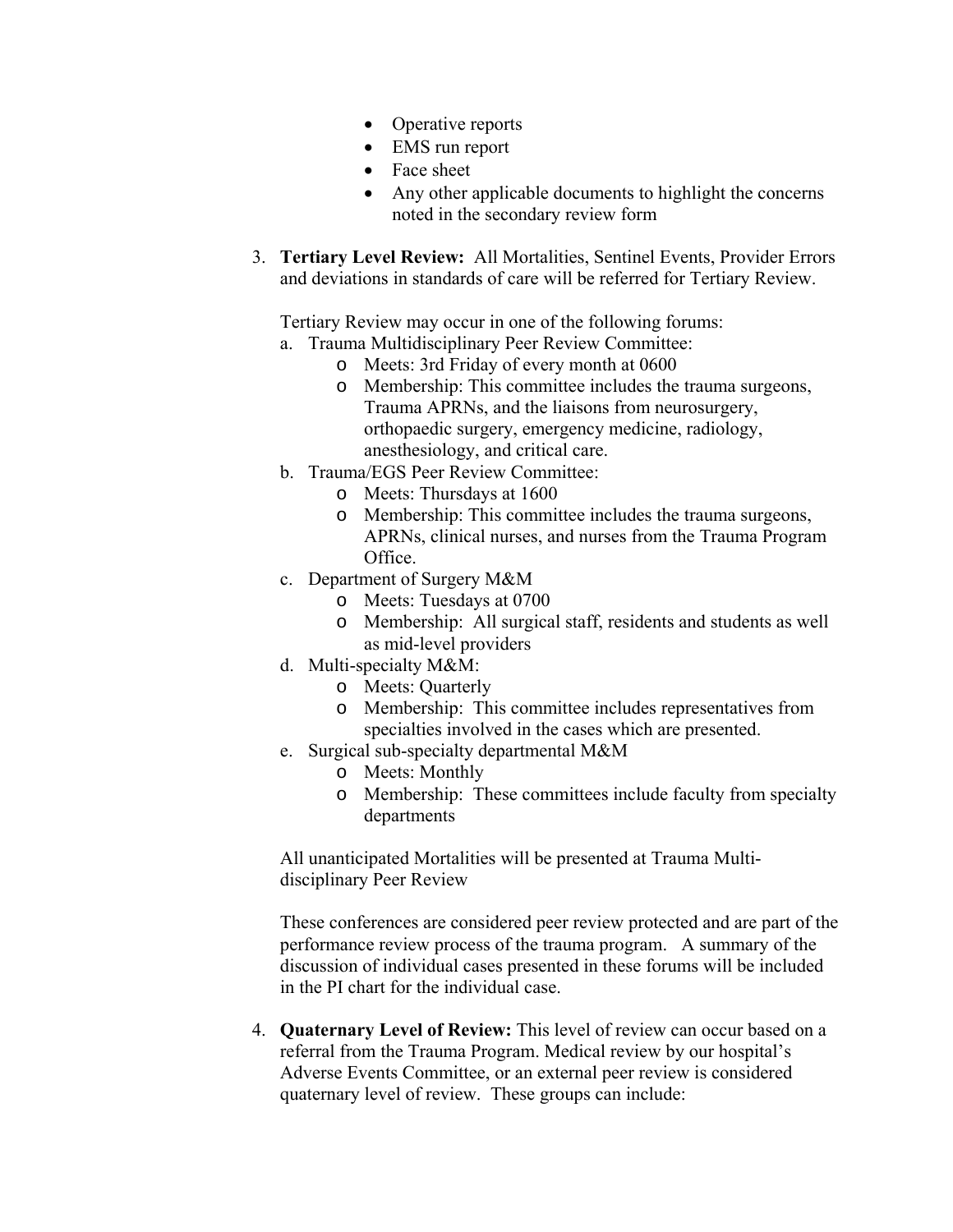- Medical Executive Committee
- External Review
- Central Arkansas Trauma Regional Advisory Council (CATRAC) PI Committee
- State Trauma Regional Advisory Council PI Committee

# G. **Determination of Judgments**

The committee will render a judgment regarding the appropriateness of the issue on every mortality being reviewed. Each issue will be assessed a preventability status, standard of practice, note opportunities for improvement, and a coordinated plan.

# **1. Classification system**

- **a.** Mortality
	- i. Unanticipated Mortality with Opportunity for Improvement (UM): Anatomic injury or combination of injuries considered survivable. Includes standard protocols not followed with unfavorable consequences and/or inappropriate provider care with unfavorable consequences
	- ii. Unanticipated Mortality with Undetermined Opportunity for Improvement (UDM): Anatomic injury or combination of injuries considered survivable. Standard protocols were followed and provision of care deemed appropriate
	- iii. Anticipated Mortality with Opportunity for Improvement (AM): Anatomic injury or combination of injuries considered severe but survivable under optimal conditions. Standard protocols are not followed, possibly resulting in unfavorable consequences and/or provider related care considered sub-optimal, possibly resulting in unfavorable consequences
	- iv. Mortality without Opportunity for Improvement (M): Anatomic injury or combination of injuries considered non-survivable with optimal care. Standard protocols followed or if not followed, did not result in unfavorable consequence and/or provider related care appropriate or if sub-optimal, did not result in unfavorable consequences
- b. Morbidity:
	- i. Inappropriate Care with OFI: Can Include:
		- Complication related to deviation from standard protocol
		- Complication resulting from provider error
		- Complication related to error in judgment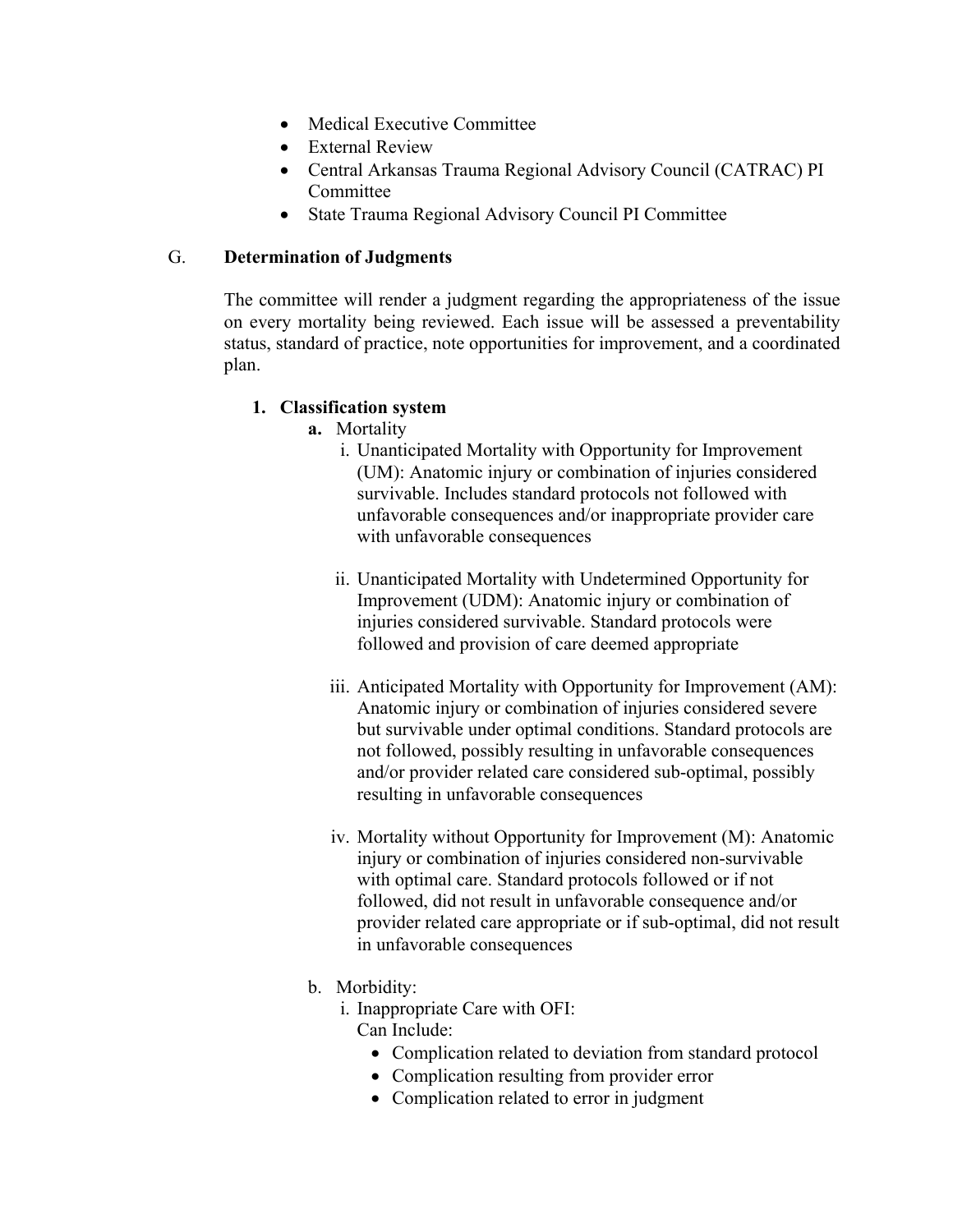- Complication related to equipment malfunction
- ii. Appropriate Care with OFI:

Can Include:

- Complication indirectly related to deviation from standard protocol
- Operator error or error in judgment
- Provider related care considered suboptimal indirectly resulting in unfavorable outcome
- iii. Appropriate Care without OFI

Can Include:

- Complication occurred despite adherence to a reasonable standard protocol
- Complication occurred despite appropriate care and good judgment

# **H. Corrective Action & Loop Closure Plan**

The TMD and Trauma Service Director oversee all corrective action planning and loop closure.

Loop closure is defined as the mechanism of determining that a specific PI issue has been successfully addressed. Recommendations for re-evaluation and loop closure may be defined in the review forum. Ideally this is the result of evaluation of the issue, targeted intervention, and reevaluation to assure the intervention has successfully prevented additional occurrences of the original issue. Options for successful loop closure include based on the action plan:

Examples of potential corrective action/loop closure categories are:

- No Further Action Required the concern was determined not to be significant or warrant further action
- Trend the concern is included in an existing PI filter or will be added to a list of monitored events to determine frequency and recurrence with a specific timeline for re-evaluation to include Trending Providers/Issues/Monitor via Quarterly Reports
- Targeted Education a specific educational intervention will be made either with the individual or the service to reduce the likelihood of the same error occurring again in the future. This may be done at any of the routine conferences, journal club, individually with the provider, or as a result of the discussion in a tertiary review
- Policy/Guideline Development/Revision the specific issue requires a new policy or a further clarification or amendment to an existing policy to resolve the described issue
- Focused Audit of Identified Trend in circumstances where a series or pattern of similar issues are identified the individual case can be referred to a focused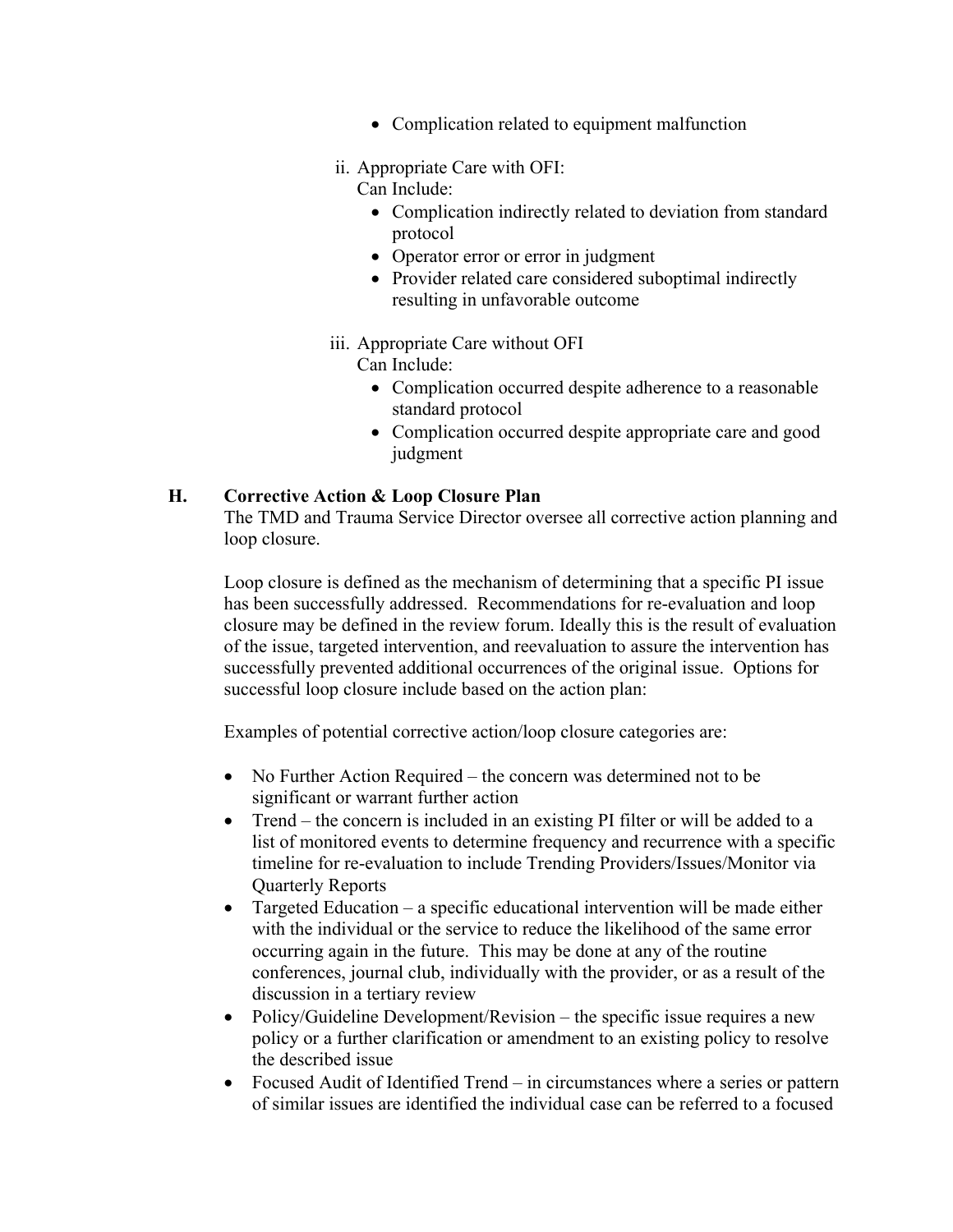audit with the group of similar cases. The purpose is to evaluate for trends or patterns and develop an appropriate PI plan for the group of issues. This will result in a separate PI file for the group of cases and the PI solution

- Focused Corrective Action Plan The issue reviewed has identified a resource, communication, or facility issue that requires a workgroup to determine an appropriate intervention. The workgroup, assigned by the TMD, will evaluate the specific issue and make a formal report in the form of a Focused Corrective Action and Implementation Plan to institute the appropriate changes and track their implementation.
- Individual Counseling an individual conference between the TMD and/or specialty liaison and a provider to address the specific care, behavioral, or other issue identified. A summary of the discussion will be included in the provider file and the issue will be tracked through the provider file.
- Peer Review Presentation any issue which warrants further input from the providers involved, has a substantial system issues, or has illustrative value to other providers may be sent to either General Surgery, Specialty Specific or Trauma Program Peer Review.
- Internal Referral or Call Panel Change a pattern of provider specific events has been identified and warrants formal investigation or further action within the credentialing process. This may necessitate a change in the provider's participation in the call panel.
- Outside Referral the issue has involvement of other facilities and necessitates feedback to that facility or a request for additional information. A letter will be sent to the facility.
- TRAC Referral The issue identified involves multiple facilities or services within the TRAC and the issue would be best adjudicated at the TRAC level. Formal report to the Central Arkansas Trauma Regional Advisory Council Performance Improvement Committee will be made.
- ADH Referral The issue involves multiple TRACS or is relevant to all facilities in the state and referral will be made to the ADH Trauma Advisory Council Performance Improvement Committee.

A PI issue will not be considered to be closed until the re-evaluation process demonstrates a measure of performance or change at an acceptable level. "Acceptable level" may be determined by benchmarking, evidence based data analysis, and/or decision by the Trauma Peer Review Committee.

Final Loop Closure can occur at any level. Loop closure can be approved by the Trauma Medical Director, Trauma Program Director or Trauma Performance Improvement Coordinator. Individual cases may be closed and further action may be determined after quarterly review and presentation to the Multidisciplinary Peer Review Committee.

# **I. Reporting and Integration into the Hospital Performance Improvement Process**